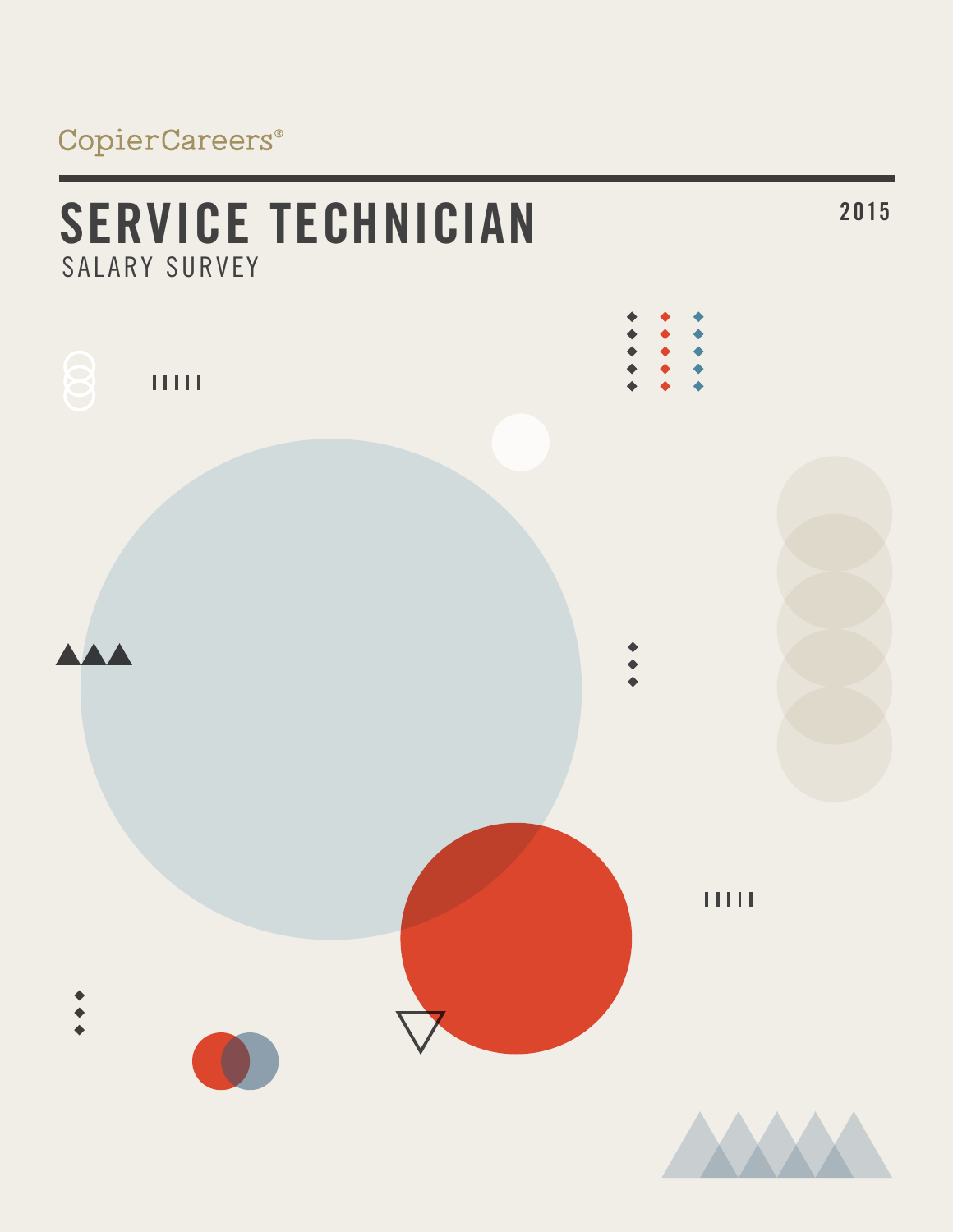**The results of our 2015 Copier Careers® Service Technician Salary Survey confirm something we've been observing for quite some time: it's a job seeker's market.** Sixty percent of copier service technicians surveyed say they're currently looking for new employment. Of those, 72 percent say the strength of the job market is a major factor in their choice to look around. "The market is extraordinarily tough for employers," says Paul Schwartz, president of Copier Careers®, a recruiting firm that's worked exclusively for independent copier dealers for the past 25 years. "Qualified hybrid technicians have been in continuous short supply for years, and copier channel employers are currently growing at a rapid pace because of managed print and managed network services. The result is that candidates have a lot of confidence in the job market right now. For people with the right skill sets, opportunity is everywhere."

Since 2002, Copier Careers® has published an annual survey of copier service technicians, service & operations managers, and sales managers. In 2011, we added a fourth survey for copier sales representatives. The surveys measure a variety of data and provide a year-by-year snapshot of how well industry professionals are compensated, how satisfied they are in their careers, and how well their needs are aligning with the needs of their employers. This year's surveys reveal some fascinating trends.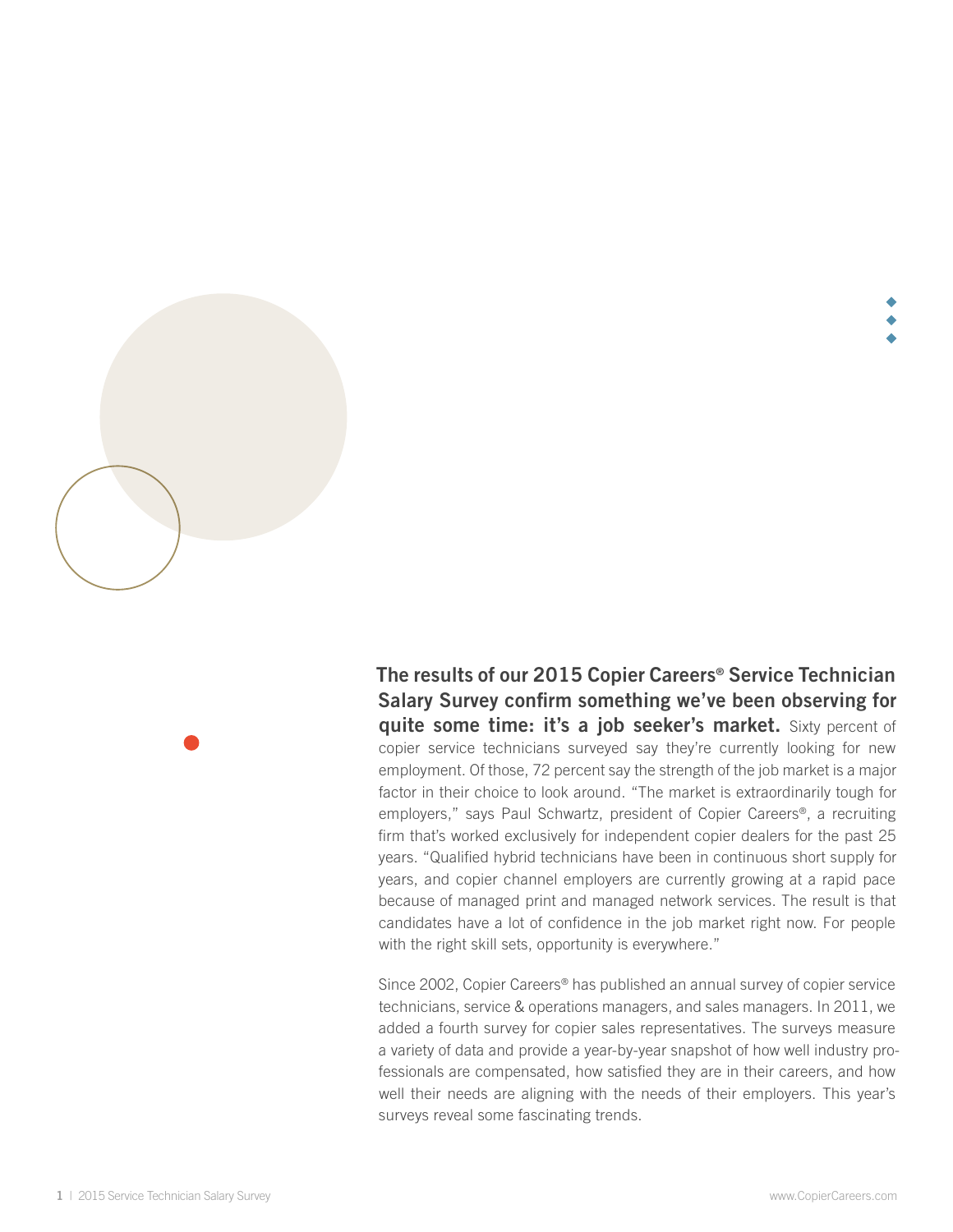**AAAAA** 

**4,320**

**COPIER CHANNEL SERVICE TECHNICIANS PARTICIPATED IN THIS YEAR'S SALARY SURVEY. THE AVERAGE TECH IS 35 YEARS OLD AND HAS WORKED IN THE INDUSTRY FOR 7.5 YEARS.**

#### **Who do you work for?**



**The 2015 Service Technician Salary Survey** reflects the results of 4,320 service technicians who took our online survey over the past year. These technicians are employed by a wide variety of companies, with 37 percent working for single-location independent copier dealerships, 24 percent for multi-location regional dealerships, 16 percent for an OEM, 8 percent for national sales & service or third-party service organizations, and—most surprisingly—15 percent for an IT or MNS provider.

"There are at least two possible explanations for the number of respondents who say they work for an IT or MNS company," says Jessica Crowley, Director of Recruiting for Copier Careers®. "One is that they're working for companies that truly fall outside of the traditional copier channel. The other is that they work for traditional copier employers who have evolved to a point that they now identify as IT or MNS providers. What we know for sure is that the individuals who participate in our survey have a history of working within the copier channel; whether they are still within the channel or whether they have moved into IT is unclear. In any case, the numbers tell us just how much the line between the copier channel and the IT/ MNS sector has blurred. It's becoming much more difficult to know where one ends and the other begins."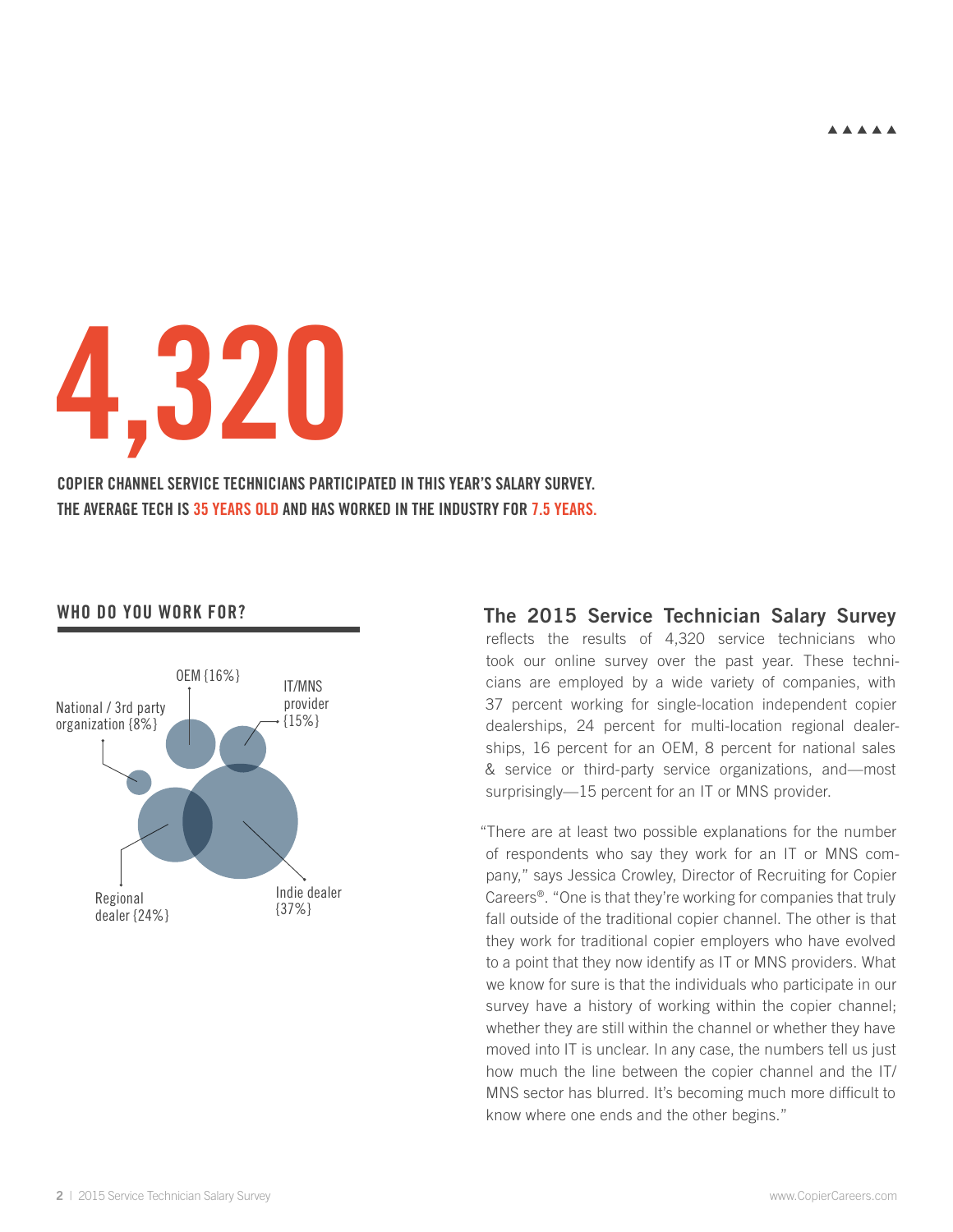# **15%**<br>**15%**<br>FOR AN I **OF RESPONDENTS SAY THEY WORK FOR MNS PROVIDER.**

**The average salary for a copier service technician** increased

a thousand dollars over the past year, from \$43,133 to \$44,125, a 2 percent increase. Average bonus amounts also increased, from \$5,968 to \$6,093, and were received for a variety of reasons. Eighty-eight percent of respondents say they received bonuses for certification or training, 70 percent received retention bonuses, and 61 percent received bonuses or cash incentives for personal performance. In the non-cash rewards category, we also saw increases in several areas: the percentage of people who received certification reimbursement (99%), health benefits (94%), further education/training (86%), and company cars (75%) have all increased since 2014.

Despite these increases, many technicians feel that compensation levels are not where they should be. In a separate poll conducted in March of this year, only 21 percent of 2,700 respondents said they believe copier technicians make enough money.

"Twenty-five years ago, a tech could make a good living wage of \$40-45,000," said one respondent. "The wage hasn't changed, but the value of the dollar has."

"Many companies are hiring students from tech schools and starting them at \$30,000 a year," said another respondent. "Most of them are under 26, still on their parents' health insurance, and won't contribute to a 401(k). With payroll and benefits being any company's biggest expense, the sad truth is that a veteran technician with a family is a liability."

#### **average years in copier industry**

| 2002 | 6.5 |
|------|-----|
| 2004 | 7.1 |
| 2006 | 7.4 |
| 2008 | 7.4 |
| 2010 | 7.8 |
| 2012 | 8.1 |
| 2014 | 8.1 |
| 2015 | 7.5 |

#### **Average YEARS WITH CURRENT EMPLOYER**

| 2002 | 5.5 |
|------|-----|
| 2004 | 5.5 |
| 2006 | 5.8 |
| 2008 | 5.1 |
| 2010 | 5.8 |
| 2012 | 6   |
| 2014 | 6.5 |
| 2015 | 6.3 |

#### **Average Hours worked per week**

| 2002 | 46 |
|------|----|
| 2004 | 50 |
| 2006 | 51 |
| 2008 | 51 |
| 2010 | 52 |
| 2012 | 52 |
| 2014 | 50 |
| 2015 | 51 |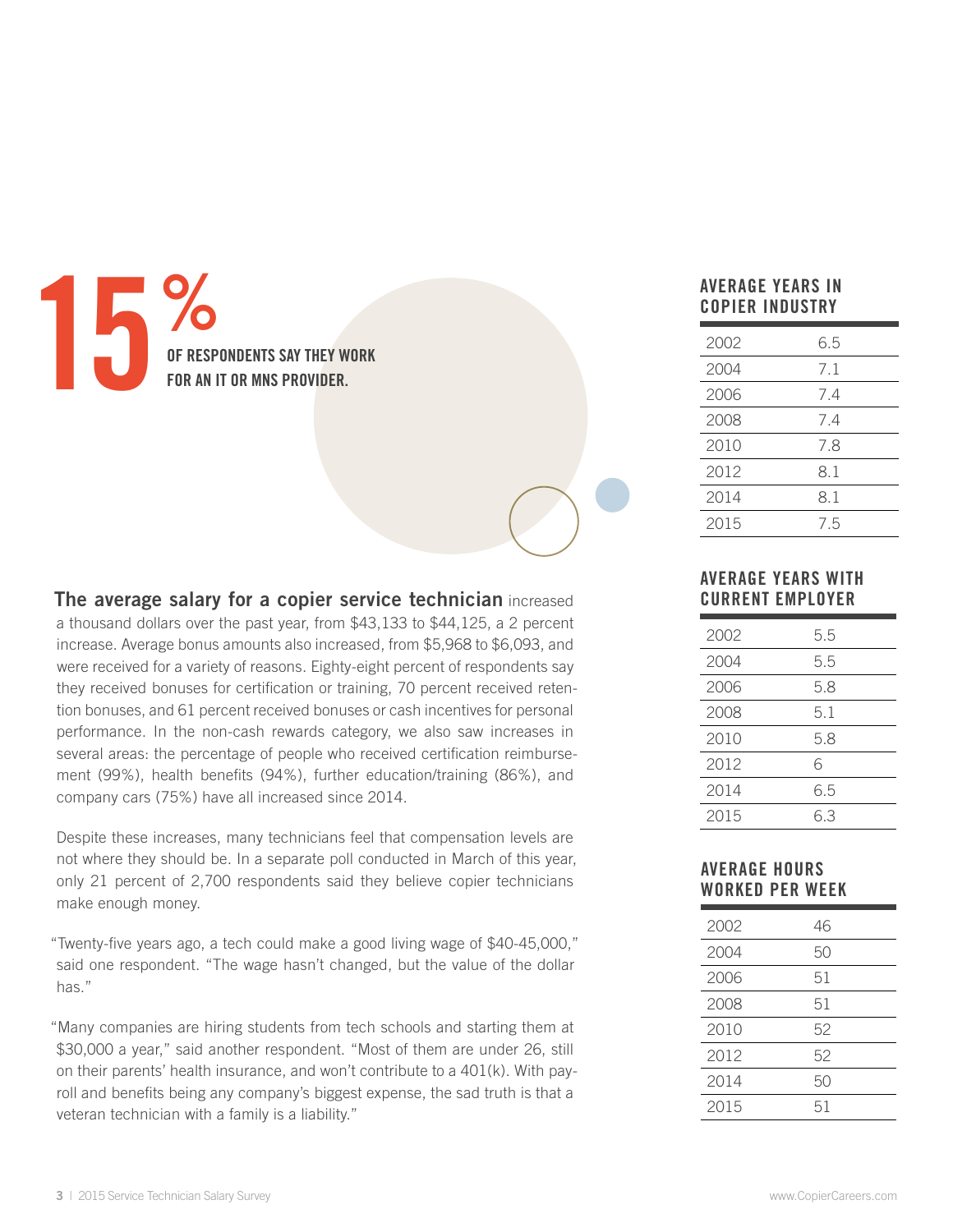

**Although many technicians believe** their skill sets merit a more generous wage, the numbers show relatively high satisfaction with compensation levels: 55 percent of copier service technicians surveyed say they are either "satisfied" or "very satisfied" with their compensation. Another 25 percent report that they are neutral on the issue. Overall job satisfaction ranks markedly lower, with only 30 percent of respondents reporting that they are either satisfied or very satisfied with their jobs in general.

Along with base pay and benefits, the things techs say are most important to them include "having the tools and support to do my job well," "job stability," "the ability to work on creating new innovative IT solutions," "the company's understanding of the importance of IT," and the "ability to work with leading edge technology".

As Crowley confirms, IT and networking are key motivators for today's up-and-coming technicians. Curiosity about new technology is a character trait shared by many copier technicians, and the opportunity to work on the newest hardware and software contributes to higher levels of job satisfaction. "While learning new skills can be stressful for some types of employees, for the younger generation of hybrid technicians, it isn't stressful: it's exciting," Crowley explains. "They find it rewarding to work with emerging technologies, and they'll seek out employers who can give them the opportunity to do that."

While salary and benefits will always be major factors in any company's recruitment success, providing a techforward work environment has become a requirement for companies hoping to attract the next generation of technical talent. The make-or-break factor in this equation is often the company's service manager.

"One of the things techs say is increasingly important to them is the effectiveness of their immediate supervision," says Schwartz. "So the quality of service management is a key factor when it comes to recruitment. If your service manager is running his department the same way he was running it 10 or 15 years ago, that's a problem. When service management is behind the times, it becomes very difficult to recruit and retain people who are motivated by the opportunity to work with new technology."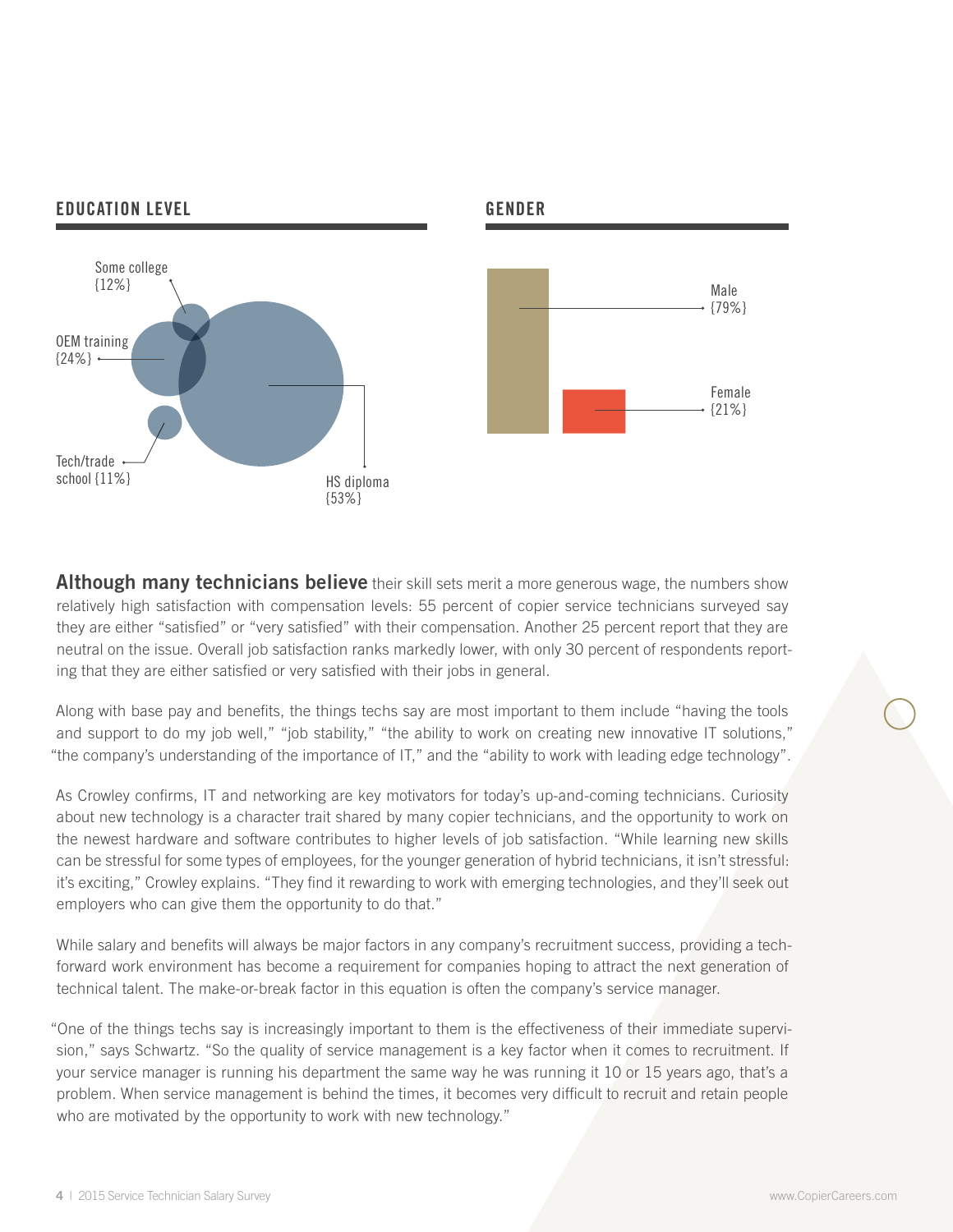

#### **Average salary, 2002–2015**

#### **Top non-cash/ indirect cash rewards**

- 1. Certification reimbursement
- 2. Health benefits
- 3. Further education/training
- 4. Company car/car allowance
- 5. Tuition reimbursement

#### **Top reasons for Earning bonuses**

- 1. Certification/training
- 2. Retention bonus
- 3. Personal performance
- 4. Signing bonus
- 5. Hot skill premium



**In addition to providing competitive compensation** and benefits, many copier channel employers have found that updating their incentive plans improves their ability to attract and retain technicians. Techs are the day-to-day face of the organization, and many independent copier dealers have become better about rewarding techs for providing referrals to the sales department. In this environment, individuals who excel at break/fix and networking and who also possess great communication skills are poised for real success.

"Over the past year or so, we've found that many employers have gotten better at listening to their techs and understanding how integral they are from a customer-service and customer-retention standpoint, " says Crowley. "As a result, many of our clients have begun re-tooling their management and compensation strategies to reward techs and help them be better ambassadors for the company. In a recruitment environment as tough as this one, it's essential that dealerships work hard to keep the techs they already have."

This improvement is part of the larger trend of sales and service departments collaborating more successfully than they have in the past, a change that's been prompted by the opportunities and demands of the managed services business model.

"Sales reps are understandably eager to sell as many solutions and sign up as many devices as they can," says Schwartz. "But if the service department can't properly implement a solution or service a device, the deal falls apart. Consequently, salespeople have become more tech-savvy, service technicians have become more sales-savvy, and both departments have learned to collaborate more closely than they ever did in the pre-services era."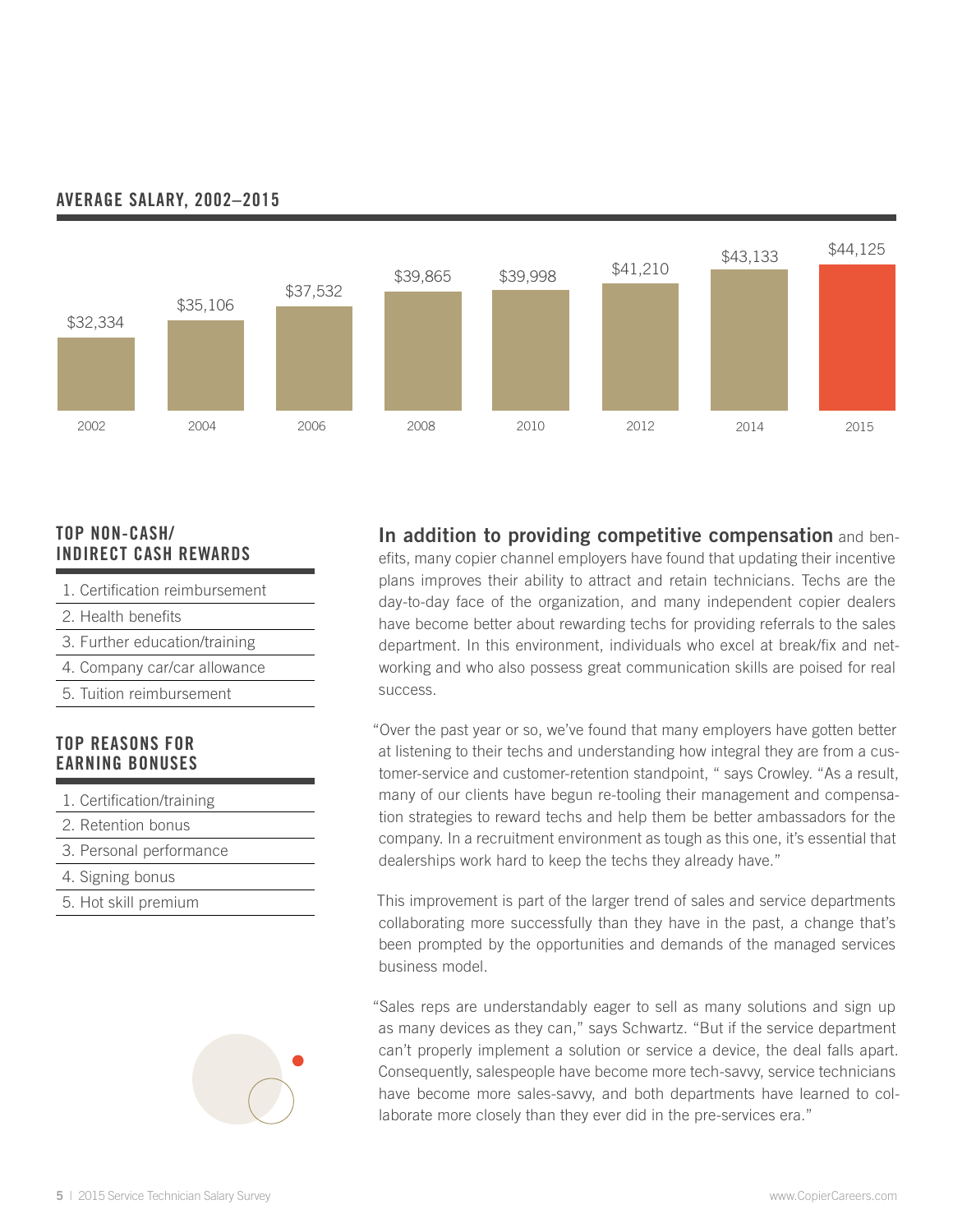#### **Are you looking for a new job?**



#### **SATISFACTION WITH COMPENSATION PACKAGE <b>OVERALL SATISFACTION**





### **WHich job-related issues matter most to YOu?**

- 1. Base pay
- 2. Benefits
- 3. Having the tools and support to do my job well
- 4. Job stability
- 5. Ability to work on creating innovative IT solutions
- 6. My company understands the importance of IT
- 7. Ability to work with leading-edge technology

#### **WHY ARE YOU LOOKING FOR A NEW JOB?**

- 1. Want higher compensation
- 2. Job market opportunities are too good to pass up
- 3. Seeking less stress
- 4. Want greater job stability
- 5. I don't like my current company's management or culture